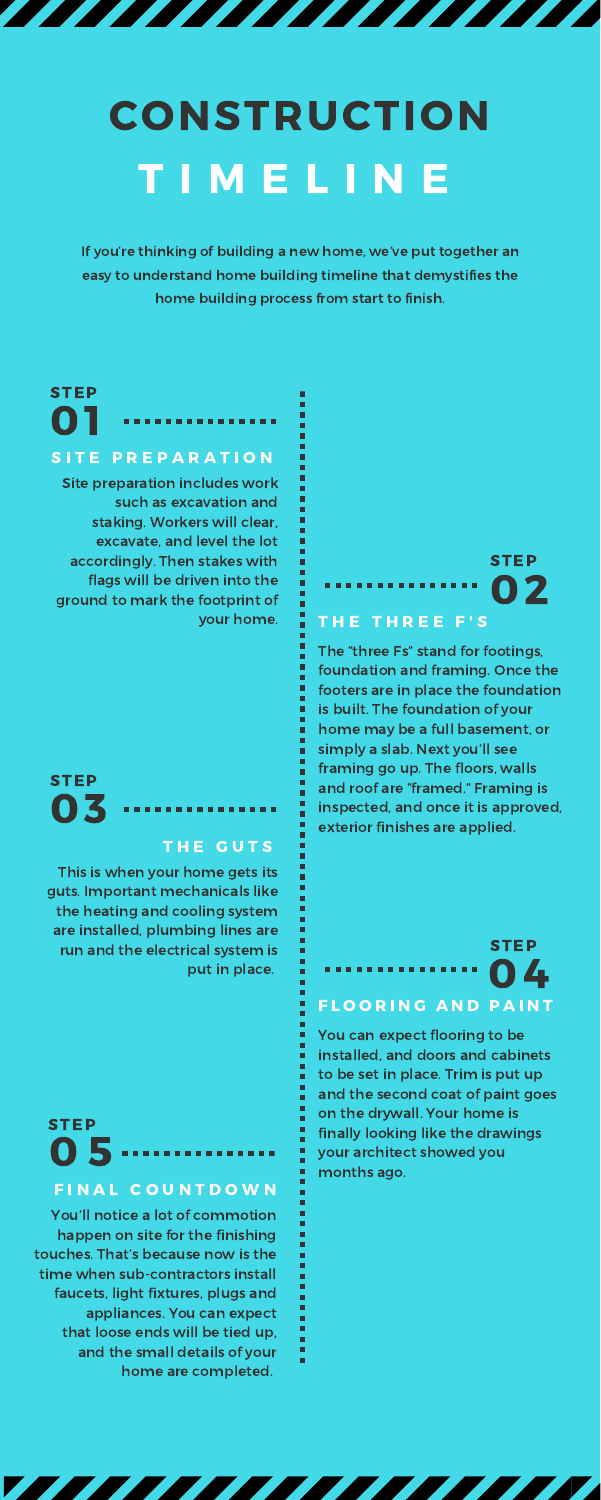# REAL ESTATE A C Q U I S I T I O N

Construction loan is approved on a case by case basis. It is necessary to initially have some capital before embarking on a home building project, as the lender's money comes in behind yours advanced in stages.

### STEP 01

### **FINANCING**

Selling and purchasing land for development requires experience. Your real estate team can help you determine current and future value to meet your built-in margin.



I can help you build your team of professionals from the real estate transaction, to architect and construction management from design to building completion.

Before the fun part of the design begins, your architect/ project

### STEP 03

#### **FEASIBILITY**

manager will sit down with you to determine your needs and wants, as well as a projected cash flow to determine a number for purchase of land plus build.

### STEP 04

### PROPERTY ANALYSIS

When we source land or an existing tear down property, your team will help you assess the zoning for each potential property at its highest and best use based on your needs before submitting an offer.

### STEP 0 5

### LAND ACQUISITION

Whether you are looking for land, a tear down lot, or a bungalow to do an addition, Anne can offer expert advice and ensure it's a smooth transition from purchase to preconstruction.

> г Ξ

<u> The Communication of the Communication of the Communication of the Communication of the Communication of the Communication of the Communication of the Communication of the Communication of the Communication of the Commun</u>